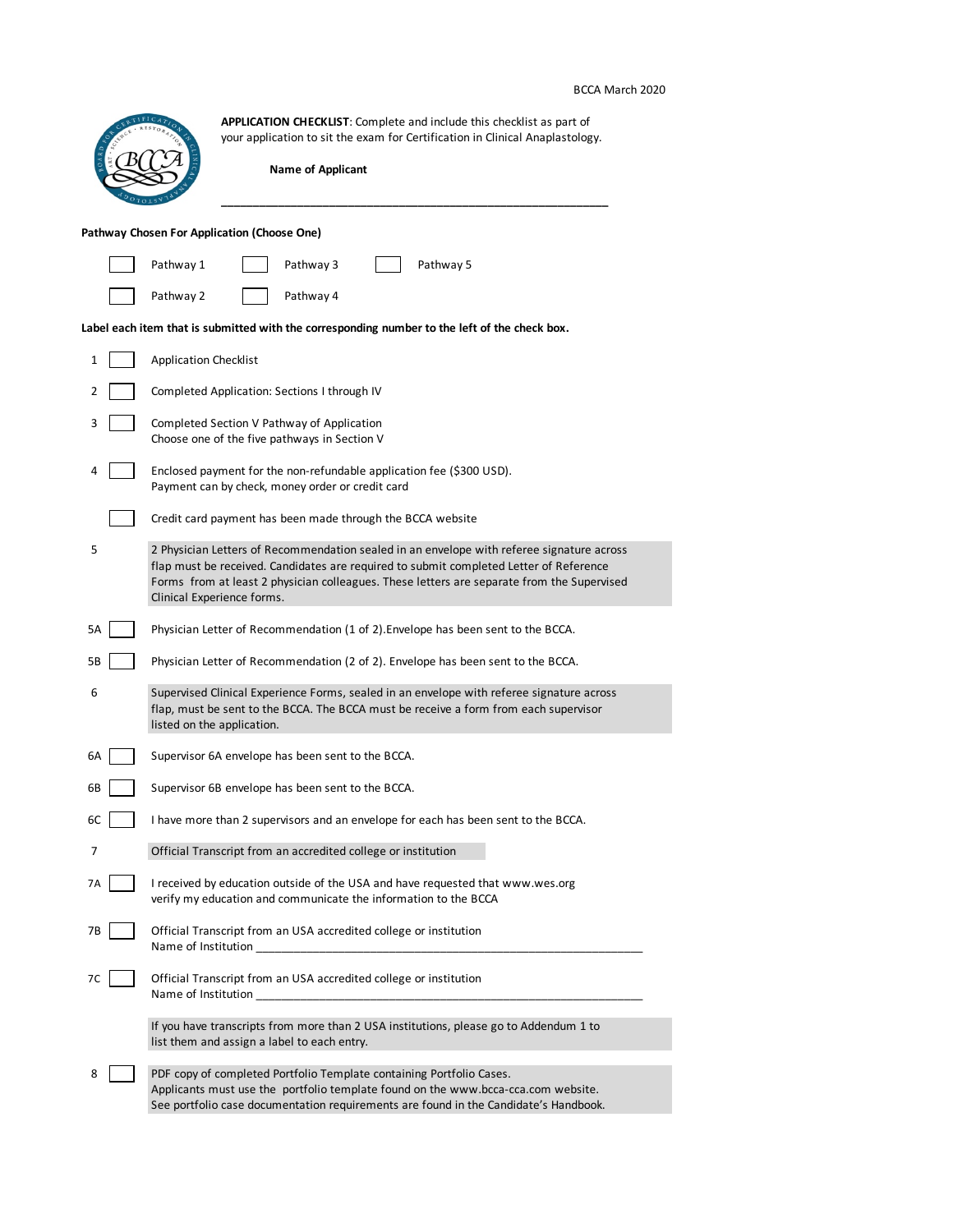## Page 2 of 8 pages

## **SUPPORTING DOCUMENTATION FOR 3 DETAILED CASES (CASES A-C)**

**The documents listed below are required to support the patient cases A to C that are included in the Portfolio Template. Label the items submitted with the proper Case Letter to identify the patient case. Check each box below to indicate that the items are included in the application and name each document with the proper label.** 

## **Case A**

| A-1     | Completed and signed Patient Information Release form for patient A                                                                   |
|---------|---------------------------------------------------------------------------------------------------------------------------------------|
| $A-2$   | Copy of care & cleaning instructions provided to patient                                                                              |
| A-3     | Copy of Detailed Written Order or prescription from physician (not required Pathway 2)                                                |
| $A - 4$ | Typed case studies including pertinent information to patient care (DX, physical findings,<br>treatment plan, patient outcomes, etc.) |
|         | Case B                                                                                                                                |
| B-1     | Completed and signed Patient Information Release form for patient B                                                                   |
| $B-2$   | Copy of care & cleaning instructions provided to patient                                                                              |
| B-3     | Copy of Detailed Written Order or prescription from physician (not required Pathway 2)                                                |
| B-4     | Typed case studies including pertinent information to patient care (DX, physical findings,<br>treatment plan, patient outcomes, etc.) |
|         | Case C                                                                                                                                |
| $C-1$   | Completed and signed Patient Information Release form for patient C                                                                   |
| $C-2$   | Copy of care & cleaning instructions provided to patient                                                                              |
| $C-3$   | Copy of Detailed Written Order or prescription from physician (not required Pathway 2)                                                |
| C-4     | Typed case studies including pertinent information to patient care (DX, physical findings,<br>treatment plan, patient outcomes, etc.) |
|         |                                                                                                                                       |
|         | SUPPORTING DOCUMENTATION FOR 15 CONCISE CASES (CASES D-R)                                                                             |
| $D-1$   | Completed and signed Patient Information Release form for patient D                                                                   |
| E-1     | Completed and signed Patient Information Release form for patient E                                                                   |
| $F-1$   | Completed and signed Patient Information Release form for patient F                                                                   |
| G-1     | Completed and signed Patient Information Release form for patient G                                                                   |
| H-1     | Completed and signed Patient Information Release form for patient H                                                                   |
| $I-1$   | Completed and signed Patient Information Release form for patient I                                                                   |
| J-1     | Completed and signed Patient Information Release form for patient J                                                                   |
| K-1     | Completed and signed Patient Information Release form for patient K                                                                   |
| L-1     | Completed and signed Patient Information Release form for patient L                                                                   |
| $M-1$   | Completed and signed Patient Information Release form for patient M                                                                   |
| N-1     | Completed and signed Patient Information Release form for patient N                                                                   |
| 0-1     | Completed and signed Patient Information Release form for patient O                                                                   |
| P-1     | Completed and signed Patient Information Release form for patient P                                                                   |
| Q-1     | Completed and signed Patient Information Release form for patient $Q$                                                                 |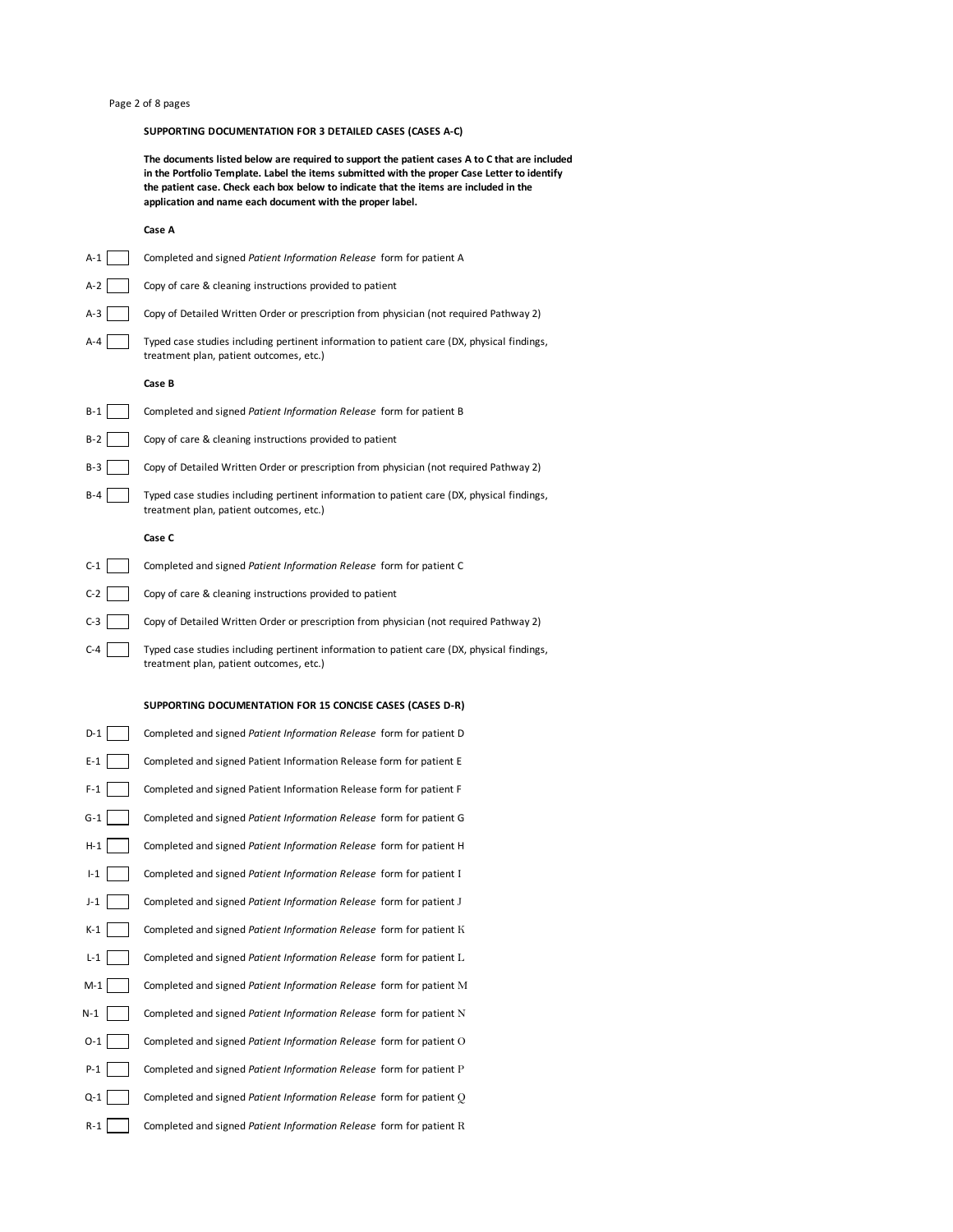|  |  |  |  | Page 3 of 8 pages |
|--|--|--|--|-------------------|
|--|--|--|--|-------------------|

|     | Page 3 of 8 pages                                                                                                                                                                                                                                                                          |
|-----|--------------------------------------------------------------------------------------------------------------------------------------------------------------------------------------------------------------------------------------------------------------------------------------------|
|     | All Pathways, except Pathway 2, must complete the 3 courses listed below.                                                                                                                                                                                                                  |
|     | Only Pathway 2 is exempt from these three courses.                                                                                                                                                                                                                                         |
| 9А  | Course A: CPR/Advanced Life Support<br>(Official transcript included in application or has been sent to the BCCA)                                                                                                                                                                          |
| 9Β  | Course B: Privacy and Ethical Practices (i.e. HIPAA or Equivalent Training)<br>(Official transcript included in application or has been sent to the BCCA                                                                                                                                   |
| 9C  | Course C: Infection Control Practices (covering HIV, Hepatitis, MRSA and Tuberculosis<br>infection control<br>(Official transcript included in application or has been sent to the BCCA)                                                                                                   |
|     | All candidates must choose and complete one pathway application from<br>the 5 Pathways listed below. Choose only one pathway and mark the<br>boxes next to the courses of the pathway you are applying under. Leave<br>other Pathways unchecked. Official transcripts are required for the |
|     |                                                                                                                                                                                                                                                                                            |
|     | <b>PATHWAY 1</b>                                                                                                                                                                                                                                                                           |
|     | Anaplastology Educational Program with clinical component (from approved list)<br>For Pathway 1 Applicants Only - Indicate the documents being submitted. Label each document.                                                                                                             |
| 10  | Application For Pathway 1 (Section V - found on www.bcca-ca.com)                                                                                                                                                                                                                           |
| 10A | Course D: Human Anatomy OR Human Anatomy & Physiology - official transcript required                                                                                                                                                                                                       |
|     |                                                                                                                                                                                                                                                                                            |
|     | <b>PATHWAY 2</b><br><b>Advanced Medical Degree</b>                                                                                                                                                                                                                                         |
|     | <b>For Pathway 2 Applicants Only-</b> Indicate the documents being submitted. Label each document.                                                                                                                                                                                         |
| 11  | Pathway 2 Application (Section V - found on www.bcca-ca.com)                                                                                                                                                                                                                               |
|     | Pathway 2 must complete THREE of the courses H through L                                                                                                                                                                                                                                   |
| 11A | Course H: Painting OR Color Theory - official transcript required                                                                                                                                                                                                                          |
| 11B | Course I: Figure OR Portrait Drawing - official transcript required                                                                                                                                                                                                                        |
| 11C | Course J: Figurative Sculpture OR Portrait Bust Sculpture - official transcript required                                                                                                                                                                                                   |
| 11D | Course K: Materials and Methods in Sculpture (i.e., Mold Making and Casting) - official transcript<br>required                                                                                                                                                                             |
| 11E | Course L: 3D Digital Modeling and Fabrication - official transcript required                                                                                                                                                                                                               |

 $\sim 100$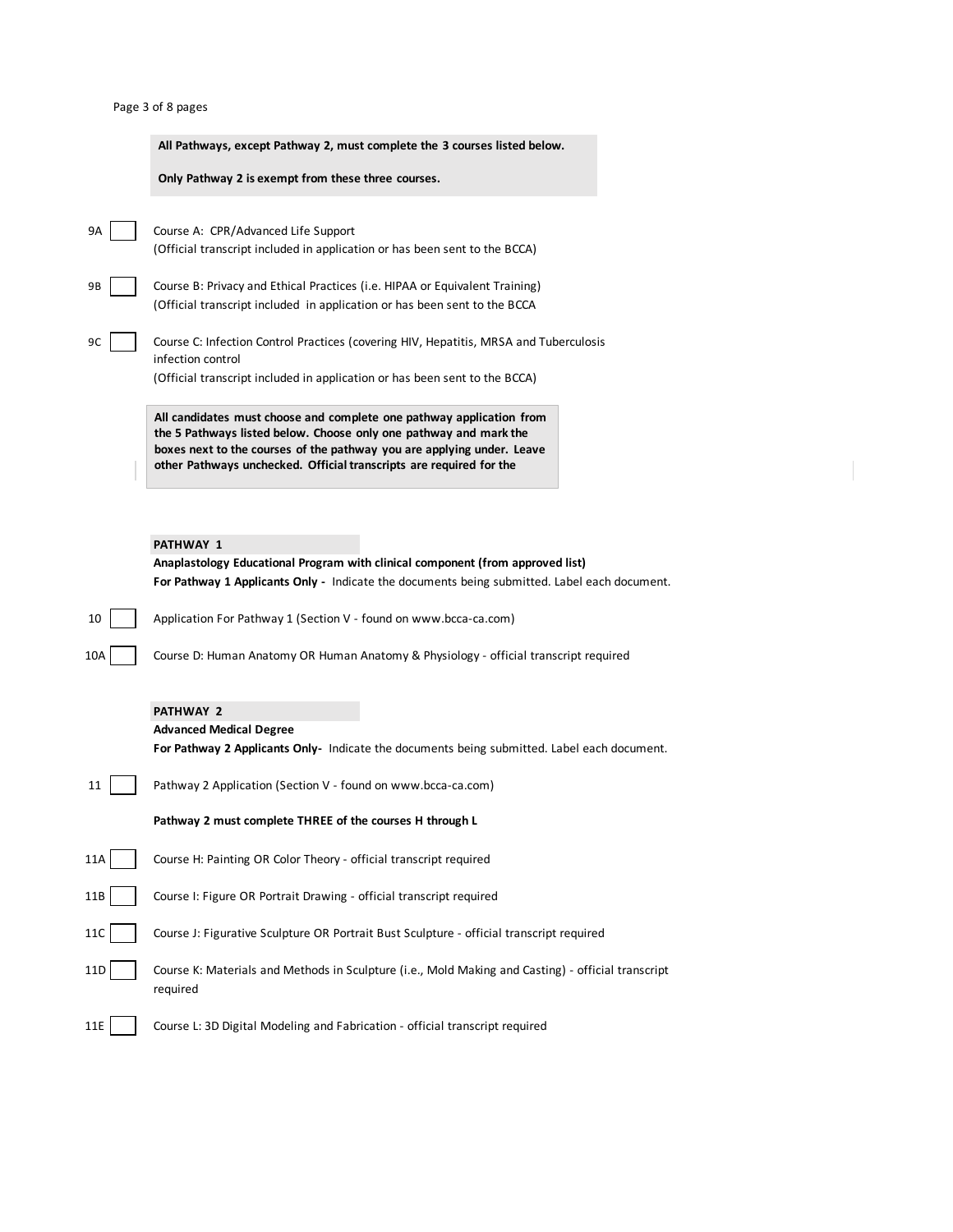## Page 4 of 8 pages

# **PATHWAY 3 Clinical Credential in a Field Related to Anaplastology For Pathway 3 Applicants Only -** Indicate the documents being submitted. Label each document. 12 | Pathway 3 Application (Section V - found on www.bcca-ca.com) **Pathway 3 applicants must complete Course D** 12A Course D: Human Anatomy OR Human Anatomy & Physiology - official transcript required **Pathway 3 must complete TWO of courses E through G** 12B Course E: Human Pathology OR Human Pathophysiology - official transcript required 12C | | Course F: Chemistry with lab OR Materials Science - official transcript required 12D | Course G: Medical Terminology - official transcript required **Pathway 3 must complete THREE of courses H through L** 12E | Course H: Painting OR Color Theory - official transcript required

- 12F | Course I: Figure OR Portrait Drawing official transcript required
- 12G Course J: Figurative Sculpture OR Portrait Bust Sculpture official transcript required
- 12H Course K: Materials and Methods in Sculpture (i.e., Mold Making and Casting) official transcript required
- 12I Course L: 3D Digital Modeling and Fabrication official transcript required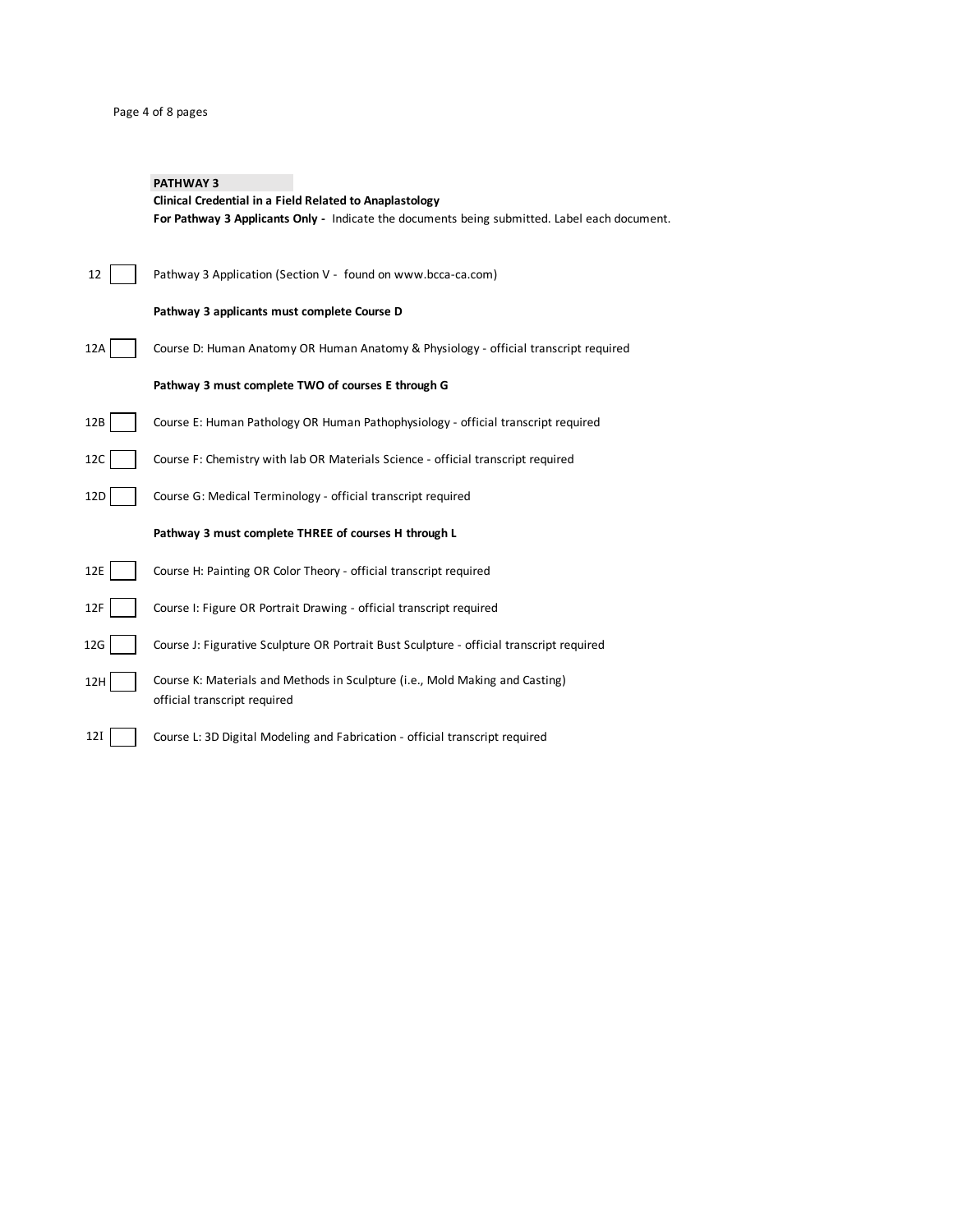# **PATHWAY 4**

|     | <b>Bachelor Degree</b><br>For Pathway 4 Applicants Only - Indicate the documents being submitted. Label each document. |
|-----|------------------------------------------------------------------------------------------------------------------------|
| 13  | Application For Pathway 4 (Section V - found on www.bcca-ca.com)                                                       |
|     | Pathway 4 applicants must complete ALL FOUR courses Course D through G                                                 |
| 13A | Course D: Human Anatomy OR Human Anatomy & Physiology (eq. to two semesters.)<br>official transcript required          |
| 13B | Course E: Human Pathology OR Human Pathophysiology - official transcript required                                      |
| 13C | Course F: Chemistry with lab OR Materials Science - official transcript required                                       |
| 13D | Course G: Medical Terminology - official transcript required                                                           |
|     | Pathway 4 applicants must complete FOUR courses of Courses H through L                                                 |
| 13E | Course H: Painting OR Color Theory - official transcript required                                                      |
| 13F | Course I: Figure OR Portrait Drawing - official transcript required                                                    |
| 13G | Course J: Figurative Sculpture OR Portrait Bust Sculpture - official transcript required                               |
| 13H | Course K: Materials and Methods in Sculpture (i.e., Mold Making and Casting) - official transcript<br>required         |
| 13I | Course L: 3D Digital Modeling and Fabrication - official transcript required                                           |

## **PATHWAY 5**

## **Long-Term Practitioners**

**For Pathway 5 Applicants Only-** Indicate the documents being submitted. Label each document.

14 Application For Pathway 5 (Section V - found on www.bcca-ca.com)

# **Pathway 5 applicants must complete Course D**

14A Course D: Human Anatomy OR Human Anatomy & Physiology (equal to two semesters.) official transcript required

# **Thank you for completing the Application Checklist.**

**Please complete and sign the following Page 6.**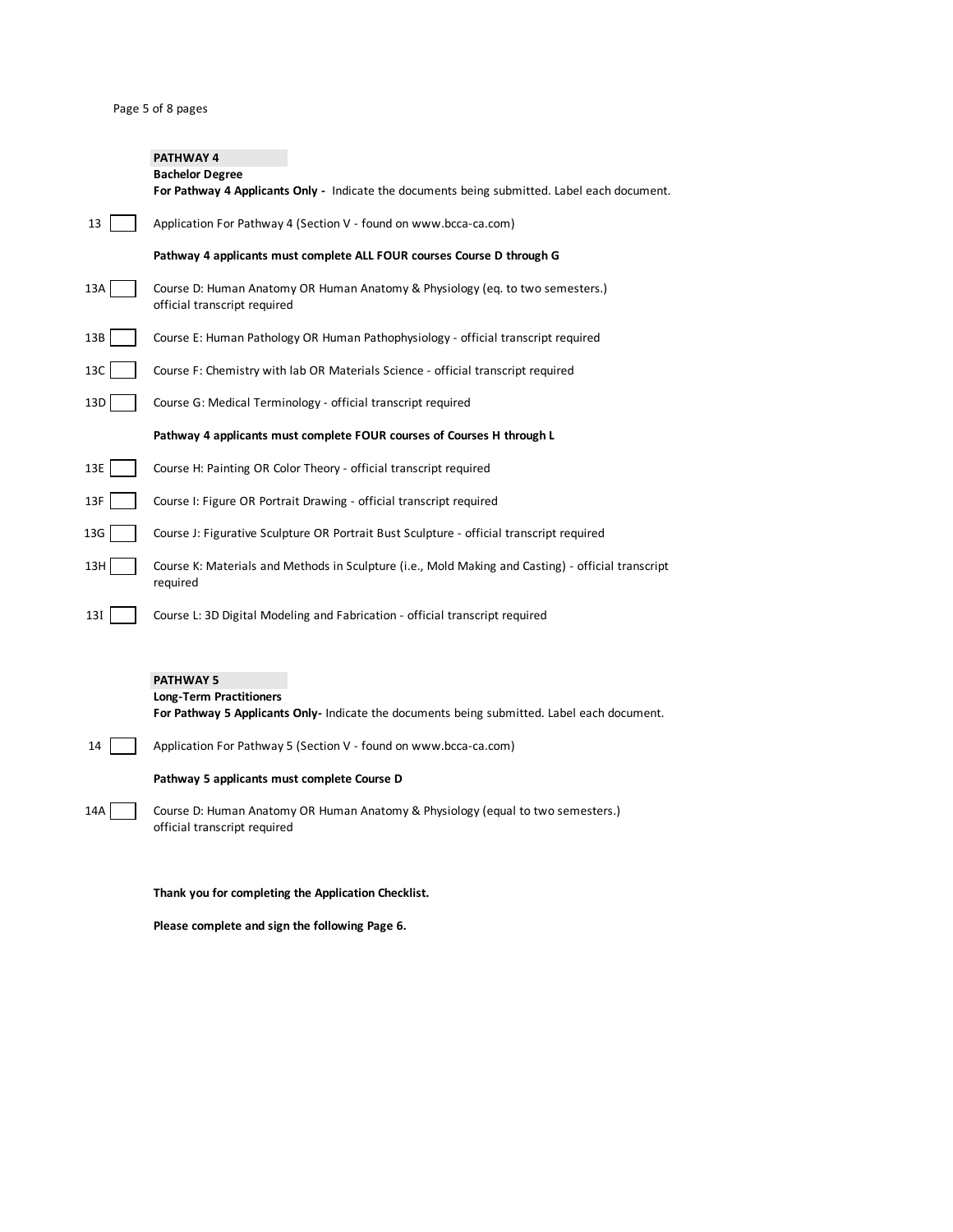**The completed, signed and dated Application Checklist is part of your application to sit the exam for Certification in Clinical Anaplastology**

**Make sure each item you submit is labelled with the number next to the corresponding check box.**

**Please include this checklist (all 6 pages) as part of your submission.**

**Please sign below that you have completed the checklist and all required items are being submitted with your application. Your application is incomplete and may be denied if items are missing**

**If you have any questions, please contact the BCCA by telephone at 561-414-0675 or by email at rachel@bca-cca.com**

I, the undersigned, have completed the Application Checklist and I have marked all the boxes that are required for the Pathway that I have chosen to apply under. I am submitting the required document for each box that I have marked with a checkmark.

| My application is complete. | <b>YES</b> | <b>NO</b> |
|-----------------------------|------------|-----------|
| Signature of Applicant      |            |           |
|                             |            |           |
| Date                        |            |           |

\_\_\_\_\_\_\_\_\_\_\_\_\_\_\_\_\_\_\_\_\_\_\_\_\_\_\_\_\_\_\_\_\_\_\_\_\_\_\_\_\_\_\_\_\_\_\_\_\_\_\_\_\_\_\_\_\_\_\_\_\_\_\_\_\_\_\_\_\_\_

Please Note:

If you have marked the box NO above, use the following attached page, Addendum 2, to list the following information that is part of this application;

- what is missing from your application
- the reason for the omission
- when you will have the missing documentation.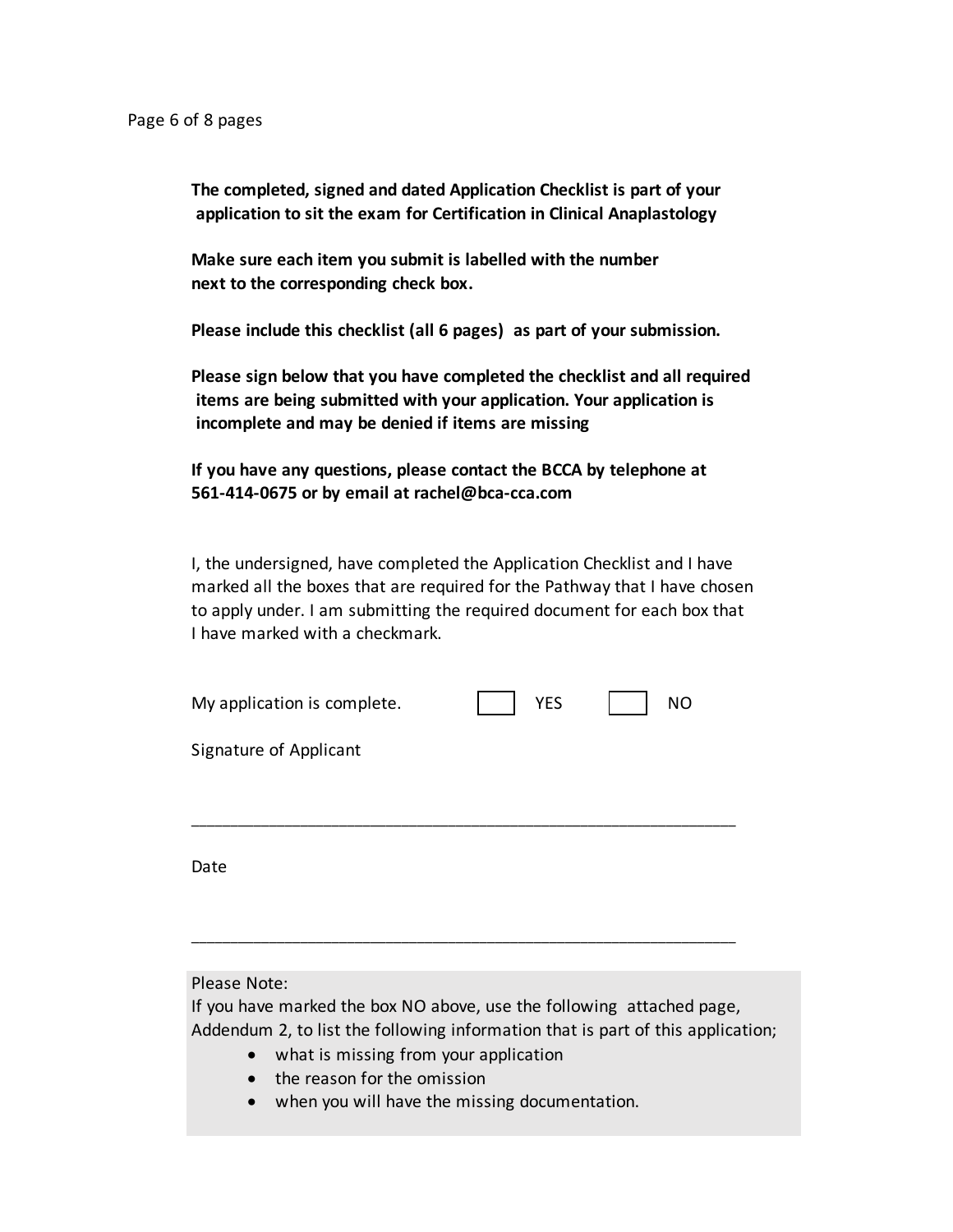Page 7 of 8 pages

Addendum 1:

Use this page if you have attended more than two USA accredited college or institutions and are submitting transcripts from them as part of your application. Put a check mark next to the additional transcripts you list and assign a label number to each transcript.

| 7C | Official Transcript from an USA accredited college or institution                                                                                                                                                                                                                                   |
|----|-----------------------------------------------------------------------------------------------------------------------------------------------------------------------------------------------------------------------------------------------------------------------------------------------------|
|    |                                                                                                                                                                                                                                                                                                     |
| 7D | Official Transcript from an USA accredited college or institution                                                                                                                                                                                                                                   |
| 7E | Official Transcript from an USA accredited college or institution                                                                                                                                                                                                                                   |
| 7F | Official Transcript from an USA accredited college or institution                                                                                                                                                                                                                                   |
| 7G | Official Transcript from an USA accredited college or institution                                                                                                                                                                                                                                   |
| 7H | Official Transcript from an USA accredited college or institution                                                                                                                                                                                                                                   |
|    | Official Transcript from an USA accredited college or institution<br>Name of Institution and the control of the control of the control of the control of the control of the control of the control of the control of the control of the control of the control of the control of the control of the |
| 7J | Official Transcript from an USA accredited college or institution                                                                                                                                                                                                                                   |